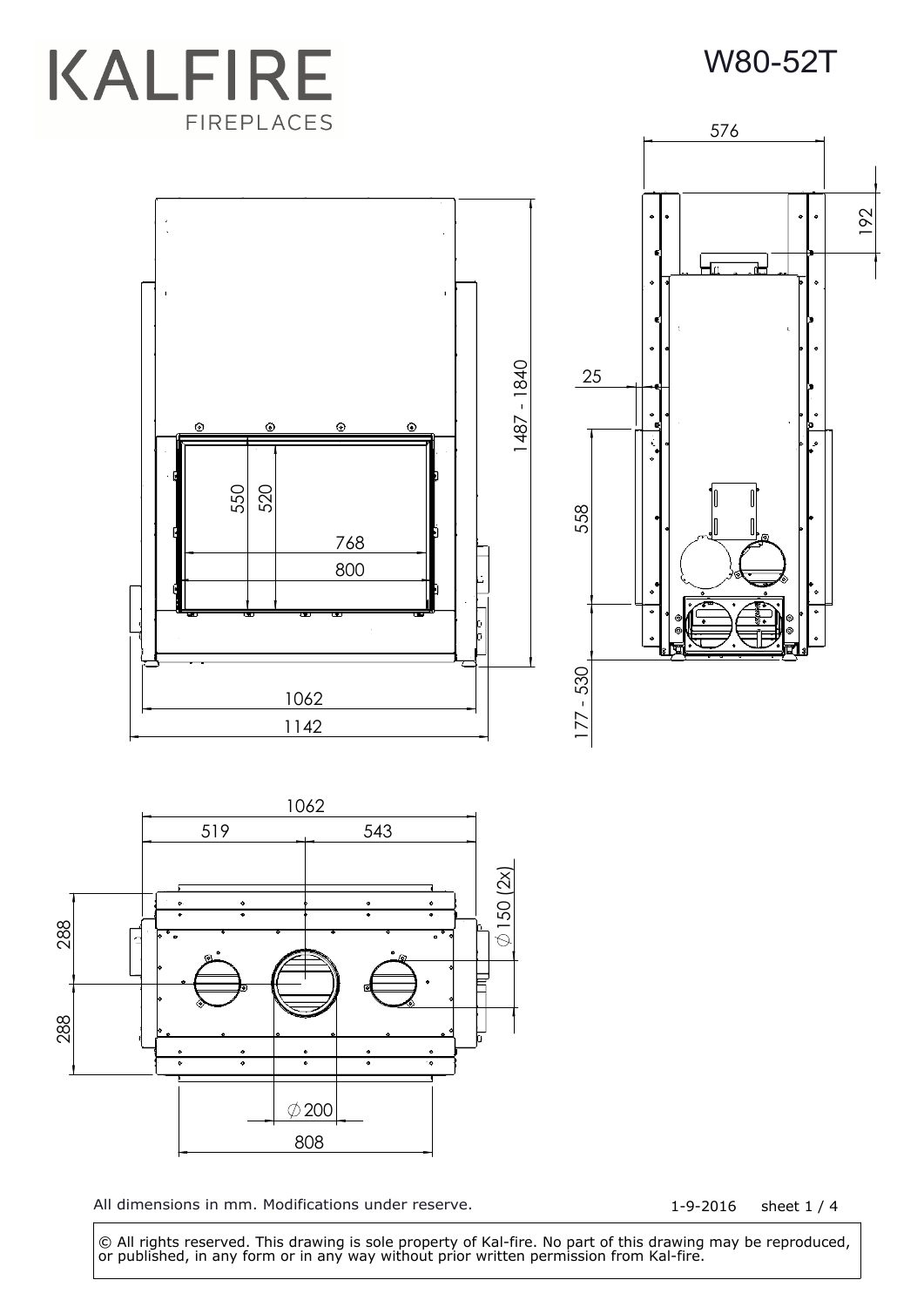## **KALFIRE FIREPLACES**



All dimensions in mm. Modifications under reserve.

1-9-2016 sheet 2 / 4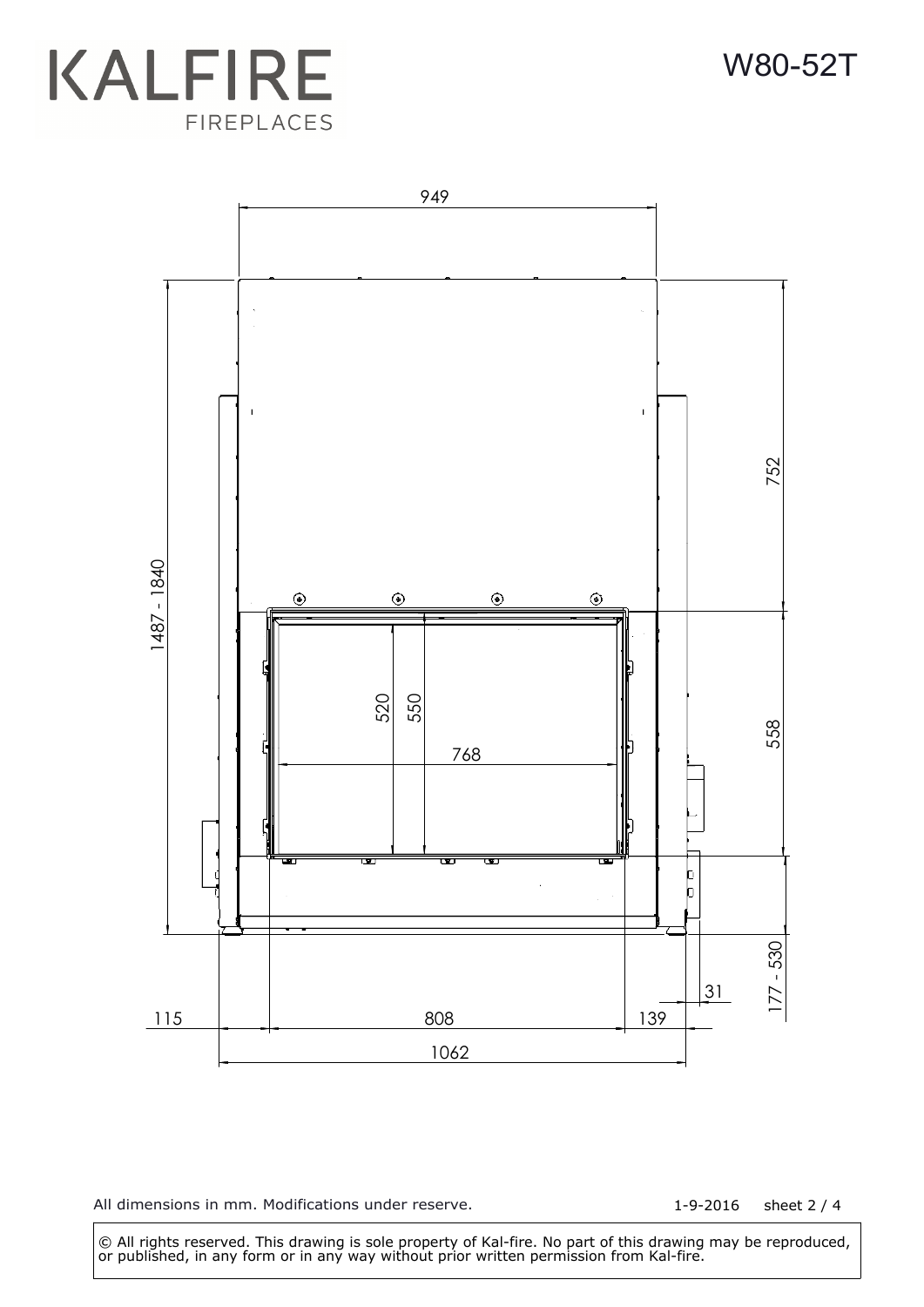#### W80-52T

# KALFIRE **FIREPLACES**



All dimensions in mm. Modifications under reserve.

1-9-2016 sheet 3 / 4